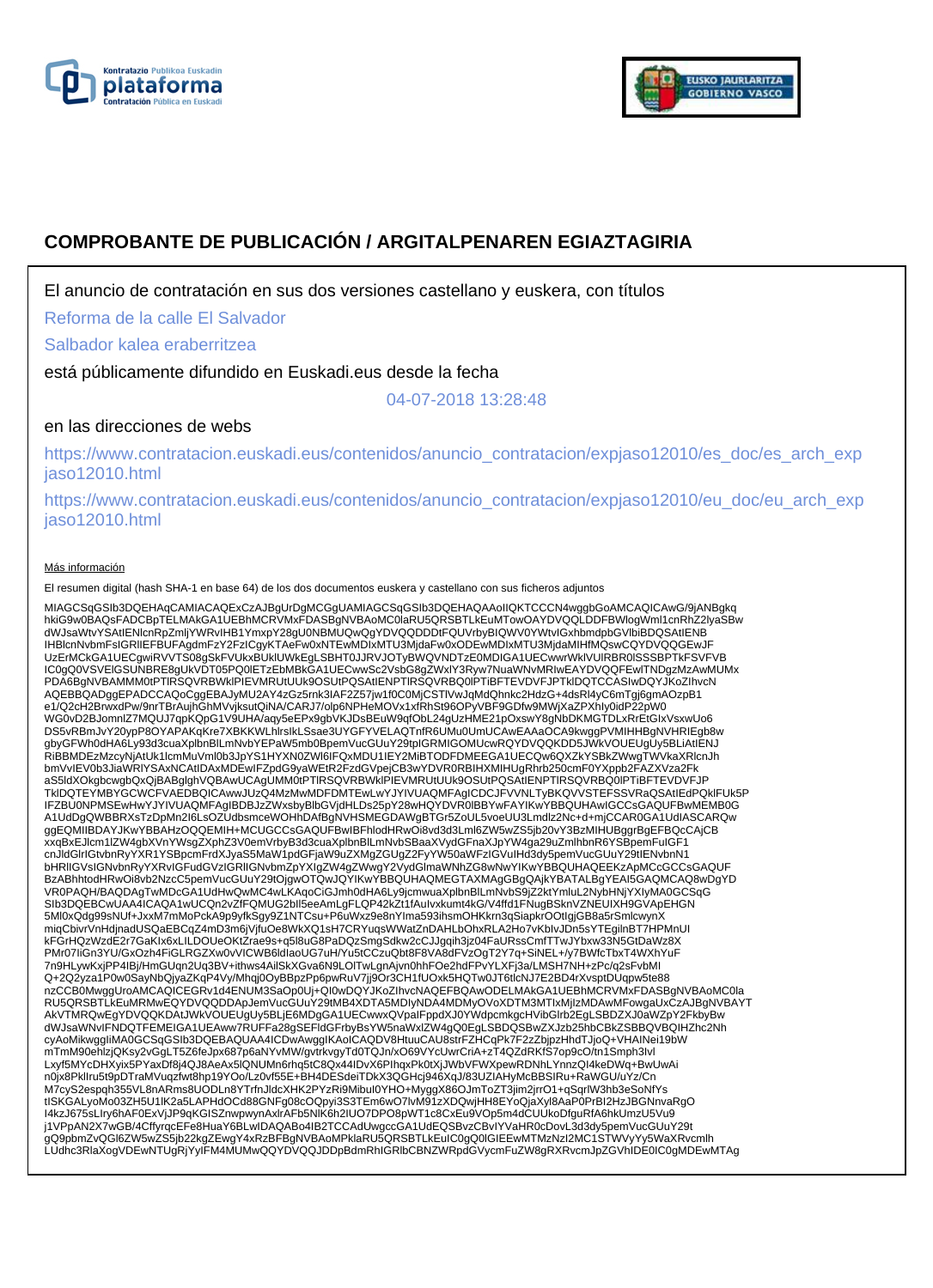



Vml0b3JpYS1HYXN0ZWl6MA8GA1UdEwEB/wQFMAMBAf8wDgYDVR0PAQH/BAQDAgEGMB0GA1UdDgQWBBTGr5ZoUL5voeUU3Lmdlz2N<br>c+d+mjAfBgNVHSMEGDAWgBQdHGUOqPIle7SRz+Sxsea9VXRsBTA6BgNVHSAEMzAxMC8GBFUdIAAwJzAlBggrBgEFBQcCARYZaHR0 cDovL3d3dy5pemVucGUuY29tL2NwczA3BggrBgEFBQcBAQQrMCkwJwYIKwYBBQUHMAGGG2h0dHA6Ly9vY3NwLml6ZW5wZS5jb206 ODA5NDAzBgNVHR8ELDAqMCigJqAkhiJodHRwOi8vY3JsLml6ZW5wZS5jb20vY2dpLWJpbi9hcmwyMA0GCSqGSIb3DQEBBQUAA4IC AQBpVvhndSWxWHqgal9iQrs1yQpyub846NJ73Eud0mkBsp21zQh8FFQC+q20PIT+XxIHUh5tGLopJHKnmK04/sO0tz2xekaW6CKf P5BgEvH3qMPlwRL+gzyNWdwwgp66dnRYxkrNrXts20tZeAiN622nlpLlOPiTwXcCa+7J75PikRJ9+3TlBYcaISVlzEkFHMfOW6Wn kFFCLPTxAAtdYlNBVRmp6wMxQTI2GI88Iq/3UELTA7VSCst7ovlM+ajp5clsZd9nICbe/GbLt9LonrTNJTmlxmBLXoAoFgpFWOTh TIGcF3hZ5q8iD8OMMDfqgUtJGczuitdTB7fQnchwkFxF13CvKJVxi/JU5YT2r/sb4AFmPQDwE94e+4xubP8oUAXWygWXcw0aUrzT zKN93Aq/tdY59WSJzcOBKYAKkrnDUe3b0HUqQ1THzthycxDe8AGs1+cKCOKbCFEn76n5LW/sVgZo9UVKiq1bzjGCAdUwggHRAgEB MIGtMIGIMQswCQYDVQQGEwJFUzEUMBIGA1UECgwLSVpFTIBFIFMuQS4xOjA4BgNVBAsMMUFaWiBaaXVydGFnaXJpIHB1Ymxpa29h IC0gQ2VydGlmaWNhZG8gcHVibGljbyBTQ0ExRDBCBgNVBAMMO0VBRWtvlEhBZXRha28gbGFuZ2lsZWVuIENBIC0gQ0EgcGVyc29u YWwgZGUgQUFQUCB2YXNjYXMgKDlpAgMBv/YwCQYFKw4DAhoFADANBgkqhkiG9w0BAQEFAASCAQAO3loH9qhW25JnFssL7rRwYh26 y5fjotgra6UmX32x2XeN6gUYaxLSRCs3DeiPDMmE0mjAJnVZKNyexJFQ0ceBH4Ft0i8xaih07POomeGPkgBHKhCj9w+otAwt6ZjB OFooPOZMx6QQzTP4D1u871V15NlWrXcQKDU5eCpii57qmFxr2Qpll4l04hAEVfexL8zu0uGrCqKi13WqnXay/FZuHUyhBTabGWMm UlshTetSS2QTHMuTm1/gjJfrO6+e0fFj861M7nwFDyXtkwhxxWCjGbi8PSf2p4t/KMMwDCx7BOJzl6BIM2zneT+2929YRWqsCjH6MpYtoJUahQMW97b3AAAAAAAA

#### fue sellado en el tiempo digitalmente por

CN=KONTRATAZIO ELEKTRONIKOA - CONTRATACION ELECTRONICA,serialNumber=S4833001C,OU=sello electrónico,OU=ZIURTAGIRI ONARTUA - CERTIFICADO RECONOCIDO, O=EUSKO JAURLARITZA - GOBIERNO VASCO, C=ES

#### obteniéndose el sello

MIIMDjADAgEAMIIMBQYJKoZIhvcNAQcCoIIL9jCCC/ICAQMxDzANBglghkgBZQMEAgEFADCBlgYL KoZIhvcNAQkQAQSggYYEgYM wgYACAQEGCSsGAQQB8zkDAzAhMAkGBSsOAwlaBQAEFJ5LOOKJh1dv lkwikHFiNe2mpyv+AhADIVKyUr/hvls8r3DXKePfGA8yMD E4MDcwNDExMjg0OFowAwIBAQIIJ1+W Gfl25GahGzAZBggrBgEFBQcBAwQNMAswCQYHBACBI14BAaCCB8wwggfIMIIFsKADAgECAhBzz0CW bsqh41iYTiP0qjt9MA0GCSqGSIb3DQEBCwUAMDgxCzAJBgNVBAYTAkVTMRQwEgYDVQQKDAtJWkVO UEUgUySBLjETMBE GA1UEAwwKSXplbnBlLmNvbTAeFw0xNzAyMDYxMDlxMjNaFw0yMjAyMDYxMDlxMjNaMFYxCzAJBgNVBAYTAkVTMRQwEgYDVQQKDA tJWkVOUEUgUy5BLjEYMBYGA1UEYQwPVkFURVMtQTAxMzM3MjYwMRcwFQYDVQQDDA50c2EuaXplbnBlLmNvbTCCAiIwDQYJKoZIhvcNAQEBBQADggIP ADCCAgoCggIBAKXanXAsJjfPTKVY1B9smMBNYH0jLJ6BUBMfSkwA2uN3csG8f1olWhyAGZnTJoAz hSvb2ze Uwzy36woogtRxPqThXJlqROYek73e3CzbqWWWDPkEx02DzVKrYMJBKmXeKCxu/MA2BiFfv1BMlHGRiylMAyWF4j/zsgaoEX9FR1PoMKa5uXurgb5lU08pYVXlH9so TJXSZfmwN8n3PNLtleZF8CCenur oYhPkYcHfRRedp2JzRbLBOYXZUCwcaBSLn9OJaklkbYqiEYVZ8zrGGcLtGX2+fUZx4hiB8AYfIXZ XQiuF8gl7i+JlFhDa2rmwHGO8A6ETqHYXlZrY79XUzt9XnYxWEYeBSPDsaXztRgHlpQAFcKwAzMt hr/gG1UV4s11mQlsa5 IUQwblx16bshi4VzblLBnNwNJv0t4NhBperasDtgymaDzJH/7SO8im91HN qkxcO1bymeeVAgMBAAGjggKuMIICqjCBsAYDVR0SB IGOMIGIgQ9pbmZvQGl6ZW5wZS5jb22kgZEwgY4xRzBFBgNVBAoMPklaRU5QRSBTLkEuIC0gQ0lGIEEwMTMzNzI2MC1STWVyYy5WaXRvcmlhLUdh<br>c3RlaXogVDEwNTUgRjYyIFM4MUMwQQYDVQQJDDpBdmRhIGRlbCBNZWRpdGVycmFuZW8gRXRvcmJp ZGVhIDE0IC "CONNECTING", "IN "INTERNATION", "IN "INTERNATIONAL INTERNATION IN THE WAS CONNECTED AND DEVITED ON A SAME DO A<br>- Ball DEWMTAgVml0b3JpYS1HYXN0ZWI6MA4GA1UdDwEB/wQEAwIHgDAWBgNVHSUBAf8E\_DDAKBggrBgEFBQcDCDAdBgNVHQ4EFgQU5<br>- Ba dHNhLml6ZW5wZS5jb206ODA5My8wggEdBgNVHSAEggEUMIIBEDCCAQwGCSsGAQQB8zkDAzCB/jAl Bg grBgEFBQcCARYZaHR0cDovL3d3dy5pemVucGUuY29tL2NwczCB1AYIKwYBBQUHAglwgccagcRC ZXJtZWVulG11Z2FrIGV6YWd1d .<br>Hpla28gd3d3Lml6ZW5wZS5jb20gWml1cnRhZ2lyaWFulGtvbmZp YW50emEgaXphbiBhdXJyZXRpayBrb250cmF0dWEgaXJha3VycmkuTGltaXRhY2lvbmVzIGRlIGdh cmFudGlhcyBlbiB3d3cuaXplbnBlLmNvbSBDb25zdWx0ZSBlbCBjb250cmF0byBhbnRlcyBkZSBj b25maWFyIGVuIGVsIGNlcnRpZmljYWRvMDMGA1UdHwQs MCowKKAmoCSGImh0dHA6Ly9jcmwuaXpl bnBlLmNvbS9jZ2ktYmluL2FybDIwDQYJKoZlhvcNAQELBQADggIBAGolwemteUc4lEnBa4QAEKPX<br>pIDvNAu82cH/lrMsynp/F+60F/rGE0dOjNkFCyqlrwTRQH7HQJq121yuyLdOxACJ0P+JxM2bTJHu ZHx8zhbJTB0ws 9FFEnlg4mdZ98qqmaN2SeZCS6xJf9z27hvW3GbWlLfide0J8kQFyu0+5tOrMZCr mbDuS5T6sT6BgsVJf6sICobz5J0DQJyC/YrG 8RZ4W6fN6FSStw2qEQORhV82FEPf11/6T7e+ubJu vW5tnvpGXY0eari2fQ96prf7Xv6CChDYvVhZZnD++pNfGJkjjtJRwrjsFMpRCM7Xpla7ezeEpb2D cAgSkShrJFSP3N5A8716vcq7yIn1Gn7f1aaPA7kKaI8DcvaYV369ut5rWApax3C2/qnuAF+aWrUQ l4cxZyT3VJDFJ804VI+mw9j9t9RD0suKr4Cgl5gMQsluk6NywmviIYZ s4XK2RQ0oTuFPpkyQUEjT WUvIHVciztS9S1Oc4qGgKOr3bZUS/32RP0GN5wcNsMKttrfvKPfE5dnJNnx0IKQ6WGM5fa+NDi++ 3 fUdJrjp5Ux2z7pstQOcaf0oLppOn7aFy/fu0z+C1eMT/9U24UeXgXXyl5reqDu8aRYIcs8xgTt/ LguEll0Ula31AIKGfmiC3p/a YXd2lpsAPwg6GIFAojoYmkLKrpFGMYIDcTCCA20CAQEwTDA4MQswCQYDVQQGEwJFUzEUMBIGA1UECgwLSVpFTIBFIFMuQS4xEzA REGIVE AMMCKI6ZW5w2S5jb20CEHPP QJZuyqHjWJhOI/SqO30wDQYJYIZIAWUDBAIBBQCggfcwGgYJKoZlhvcNAQkDMQ0GCyqGSlb3DQEJ<br>EAEEMBwGCSqGSlb3DQEJBTEPFw0xODA3MDQxMTI4NDhaMC8GCSqGSlb3DQEJBDEiBCDa45MA9syk C1a0BIS4QCqTBh3J FGv8/LV4ql+1/nJ7wDCBiQYLKoZlhvcNAQkQAi8xejB4MHYwdAQqzXcKO6UAWWbvKef6THvqHvQb5SEINW2q3RiwRckhkwUDA 8pDowODELMAkGA1UEBhMCRVMxFDASBgNVBAoM C0laRU5QRSBTLkEuMRMwEQYDVQQDDApJemVucGUuY29tAhBzz0CWbsqh41iYTiP0qjt9MA0GCSqG SIb3DQEBAQUABIICAHYjgqlm52ICXw8VQMkp5ig5W0SEtYvhEwFxezulMLzLx5DXm4FR8heICy3X KuS2RW2o ZYeNkH5cPg66S3zD6YNyTAc1U792h2HQQyi7ns+DHogxCxEyna6sKjSRzGNUYUlhrPSp ltZOtj3HFih+ZMhF7cpwLl3oPMzUSp8 z4wY6/q42o1DzbVLlyJCYpTFCue0JVp3QHbVi3FJzPWHKRLOPZxAHp8LvNo+17fX38QTq5VDytEdf91mGJXYcRlM/FBbqVAoBhYBVpo70JVOPMJ6tkyHZCHnS UOg3WPURICvZNSxZXeGXYQ2d7wLVtcuqAKBXxBj7PrGJXuHDjCwsbVZmTPA6f3572/oDTtCJeYomc5LxB8lBy/TAEEa4d/XwS21DqrEaC0GsD5KUFIQL8e/88doWjg AE/HfE9ZUTYyWXTMJb8LJowUybeFhtYshJIwFEiBBDUvmG7nh9qbVsUNFDwZnC/zxVD1csNSjx1L4szCgXo8xV4efsOE08R9/yAolC Y4wX/BNnBlm0+StMjT3Rw4PgfXvbZxLAOfTtY06Cal44ZpkogkkbBlx8floLptCjeBcclK3UE3iN w8+S8orh+l/mtGmCME7 a4mtUbTMtBk8jKt7XRPbY8PiXEedl2hu/2imOJbVsf4a+Y3xqZXuY+Ob3 UnVfA6glU567Dx+O

## Kontratuaren iragarkia, gaztelaniaz eta eskaraz, izenburuekin

Reforma de la calle El Salvador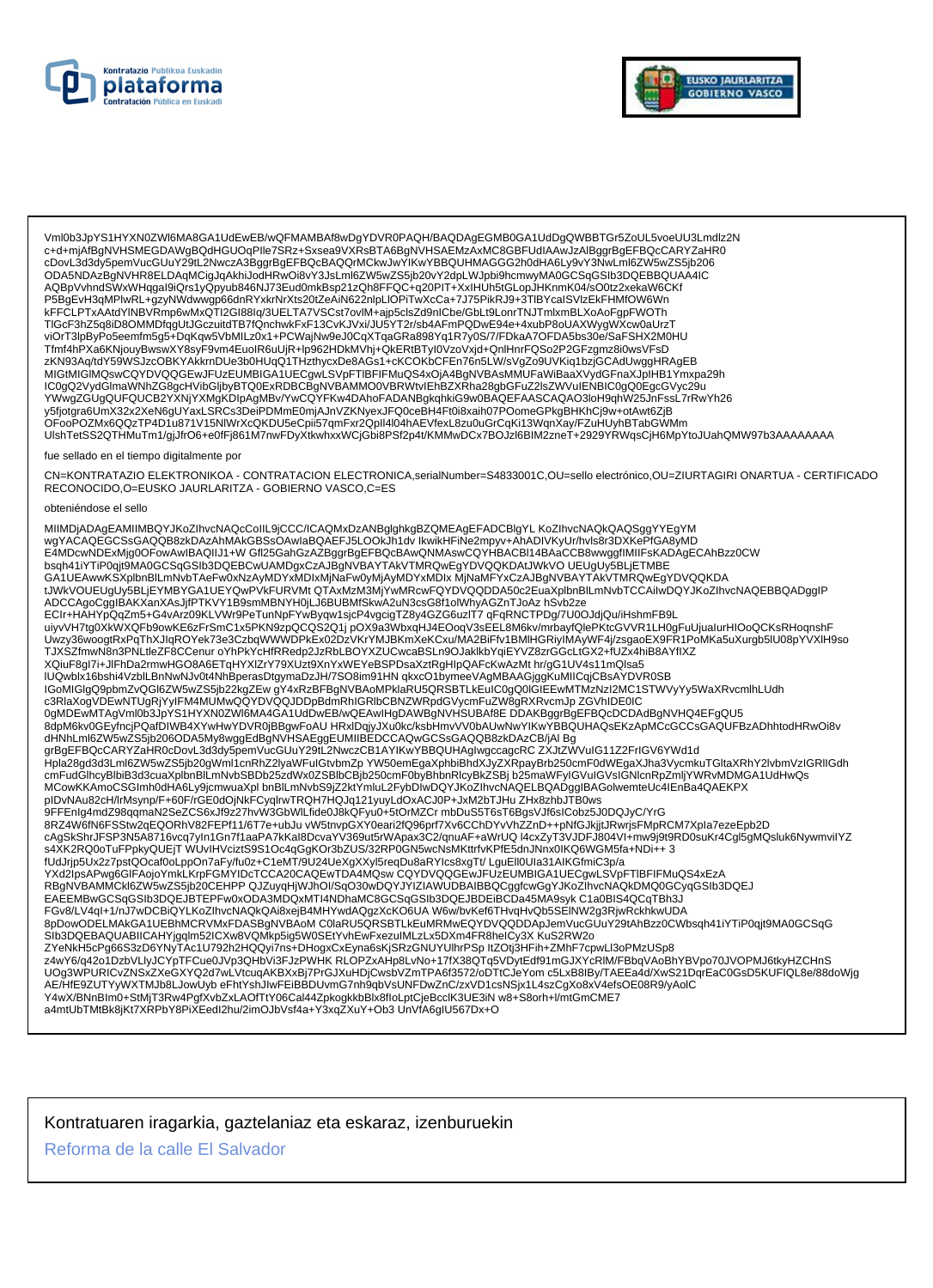



## Salbador kalea eraberritzea

Euskadi.eus webgunean argitaratzen da data honetatik

2018-07-04 13:28:48

## web hauen helbideetan

https://www.contratacion.euskadi.eus/contenidos/anuncio\_contratacion/expjaso12010/es\_doc/es\_arch\_exp jaso12010.html

https://www.contratacion.euskadi.eus/contenidos/anuncio\_contratacion/expjaso12010/eu\_doc/eu\_arch\_exp jaso12010.html

#### Informazio gehiago

Bi dokumentuen (euskara eta gaztelania) laburpen digitala (hash SHA-1, 64 oinarriarekin), erantsitako fitxategiekin

MIAGCSqGSIb3DQEHAqCAMIACAQExCzAJBgUrDgMCGgUAMIAGCSqGSIb3DQEHAQAAoIIQKTCCCN4wggbGoAMCAQICAwG/9jANBgkq hkiG9w0BAQsFADCBpTELMAkGA1UEBhMCRVMxFDASBgNVBAoMC0laRU5QRSBTLkEuMTowOAYDVQQLDDFBWlogWml1cnRhZ2lyaSBw dWJsaWtvYSAtIENlcnRpZmljYWRvIHB1YmxpY28gU0NBMUQwQgYDVQQDDDtFQUVrbyBIQWV0YWtvIGxhbmdpbGVlbiBDQSAtIENB IHBlcnNvbmFsIGRlIEFBUFAgdmFzY2FzICgyKTAeFw0xNTEwMDIxMTU3MjdaFw0xODEwMDIxMTU3MjdaMIHfMQswCQYDVQQGEwJF UzErMCkGA1UECgwiRVVTS08gSkFVUkxBUklUWkEgLSBHT0JJRVJOTyBWQVNDTzE0MDIGA1UECwwrWklVUlRBR0lSSSBPTkFSVFVB IC0gQ0VSVElGSUNBRE8gUkVDT05PQ0lETzEbMBkGA1UECwwSc2VsbG8gZWxlY3Ryw7NuaWNvMRIwEAYDVQQFEwlTNDgzMzAwMUMx PDA6BgNVBAMMM0tPTlRSQVRBWklPIEVMRUtUUk9OSUtPQSAtIENPTlRSQVRBQ0lPTiBFTEVDVFJPTklDQTCCASIwDQYJKoZIhvcN AQEBBQADggEPADCCAQoCggEBAJyMU2AY4zGz5rnk3IAF2Z57jw1f0C0MjCSTIVwJqMdQhnkc2HdzG+4dsRl4yC6mTgj6gmAOzpB1<br>e1/Q2cH2BrwxdPw/9nrTBrAujhGhMVvjksutQiNA/CARJ7/olp6NPHeMOVx1xfRhSt96OPyVBF9GDfw9MWjXaZPXhIy0idP22pW0<br>WG0vD2BJomnlZ7MQUJ7q DS5vRBmJvY20ypP8OYAPAKqKre7XBKKWLhlrsIkLSsae3UYGFYVELAQTnfR6UMu0UmUCAwEAAaOCA9kwggPVMIHHBgNVHRIEgb8w gbyGFWh0dHA6Ly93d3cuaXplbnBlLmNvbYEPaW5mb0BpemVucGUuY29tpIGRMIGOMUcwRQYDVQQKDD5JWkVOUEUgUy5BLiAtIENJ<br>RiBBMDEzMzcyNjAtUk1lcmMuVml0b3JpYS1HYXN0ZWI6IFQxMDU1IEY2MiBTODFDMEEGA1UECQw6QXZkYSBkZWwgTWVkaXRlcnJh bmVvIEV0b3JiaWRIYSAxNCAtIDAxMDEwIFZpdG9yaWEtR2FzdGVpejCB3wYDVR0RBIHXMIHUgRhrb250cmF0YXppb2FAZXVza2Fk<br>aS5ldXOkgbcwgbQxQjBABglghVQBAwUCAgUMM0tPTIRSQVRBWkIPIEVMRUtUUk9OSUtPQSAtIENPTIRSQVRBQ0IPTiBFTEVDVFJP TkIDQTEYMBYGCWCFVAEDBQICAwwJUzQ4MzMwMDFDMTEwLwYJYIVUAQMFAgICDCJFVVNLTyBKQVVSTEFSSVRaQSAtIEdPQkIFUk5P<br>IFZBU0NPMSEwHwYJYIVUAQMFAgIBDBJzZWxsbyBlbGVjdHLDs25pY28wHQYDVR0IBBYwFAYIKwYBBQUHAwIGCCsGAQUFBwMEMB0G<br>A1UdDgQWBBRXsTzDpMn2 ggEQMIIBDAYJKwYBBAHzOQQEMIH+MCUGCCsGAQUFBwIBFhlodHRwOi8vd3d3Lml6ZW5wZS5jb20vY3BzMIHUBggrBgEFBQcCAjCB xxqBxEJlcm1lZW4gbXVnYWsgZXphZ3V0emVrbyB3d3cuaXplbnBlLmNvbSBaaXVydGFnaXJpYW4ga29uZmlhbnR6YSBpemFuIGF1 cnJldGlrIGtvbnRyYXR1YSBpcmFrdXJyaS5MaW1pdGFjaW9uZXMgZGUgZ2FyYW50aWFzIGVuIHd3dy5pemVucGUuY29tIENvbnN1 bHRlIGVsIGNvbnRyYXRvIGFudGVzIGRlIGNvbmZpYXIgZW4gZWwgY2VydGlmaWNhZG8wNwYIKwYBBQUHAQEEKzApMCcGCCsGAQUF BzABhhtodHRwOi8vb2NzcC5pemVucGUuY29tOjgwOTQwJQYIKwYBBQUHAQMEGTAXMAgGBgQAjkYBATALBgYEAI5GAQMCAQ8wDgYD VR0PAQH/BAQDAgTwMDcGA1UdHwQwMC4wLKAqoCiGJmh0dHA6Ly9jcmwuaXplbnBlLmNvbS9jZ2ktYmluL2NybHNjYXIyMA0GCSqG<br>SIb3DQEBCwUAA4ICAQA1wUCQn2vZfFQMUG2bll5eeAmLgFLQP42kZt1fAuIvxkumt4kG/V4ffd1FNugBSknVZNEUIXH9GVApEHGN 5Ml0xQdg99sNUf+JxxM7mMoPckA9p9yfkSgy9Z1NTCsu+P6uWxz9e8nYIma593ihsmOHKkrn3qSiapkrOOtIgjGB8a5rSmlcwynX miqCbivrVnHdjnadUSQaEBCqZ4mD3m6jVjfuOe8WkXQ1sH7CRYuqsWWatZnDAHLbOhxRLA2Ho7vKbIvJDn5sYTEgilnBT7HPMnUI kFGrHQzWzdE2r7GaKIx6xLILDOUeOKtZrae9s+q5l8uG8PaDQzSmgSdkw2cCJJgqih3jz04FaURssCmfTTwJYbxw33N5GtDaWz8X PMr07IiGn3YU/GxOzh4FiGLRGZXw0vVICWB6ldIaoUG7uH/Yu5tCCzuQbt8F8VA8dFVzOgT2Y7q+SiNEL+/y7BWfcTbxT4WXhYuF 7n9HLywKxjPP4IBj/HmGUqn2Uq3BV+ithws4AilSkXGva6N9LOlTwLgnAjvn0hhFOe2hdFPvYLXFj3a/LMSH7NH+zPc/q2sFvbMI Q+2Q2yza1P0w0SayNbQjyaZKqP4Vy/Mhqj0OyBBpzPp6pwRuV7jj9Or3CH1fUOxk5HQTw0JT6tlcNJ7E2BD4rXvsptDUqpw5te88<br>nzCCB0MwggUroAMCAQICEGRv1d4ENUM3SaOp0Uj+QI0wDQYJKoZIhvcNAQEFBQAwODELMAkGA1UEBhMCRVMxFDASBgNVBAoMC0la<br>RU5QRSBTLkEuMRMwEQYD AkVTMRQwEgYDVQQKDAtJWkVOUEUgUy5BLjE6MDgGA1UECwwxQVpaIFppdXJ0YWdpcmkgcHVibGIrb2EgLSBDZXJ0aWZpY2FkbyBw<br>dWJsaWNvIFNDQTFEMEIGA1UEAww7RUFFa28gSEFIdGFrbyBsYW5naWxlZW4gQ0EgLSBDQSBwZXJzb25hbCBkZSBBQVBQIHZhc2Nh cyAoMikwggIiMA0GCSqGSIb3DQEBAQUAA4ICDwAwggIKAoICAQDV8HtuuCAU8strFZHCqPk7F2zZbjpzHhdTJjoQ+VHAINei19bW mTmM90ehlzjQKsy2vGgLT5Z6feJpx687p6aNYvMW/gvtrkvgyTd0TQJn/xO69VYcUwrCriA+zT4QZdRKfS7op9cO/tn1Smph3Ivl Lxyf5MYcDHXyix5PYaxDf8j4QJ8AeAx5lQNUMn6rhq5tC8Qx44IDvX6PIhqxPk0tXjJWbVFWXpewRDNhLYnnzQI4keDWq+BwUwAi n0jx8PklIru5t9pDTraMVuqzfwt8hp19YOo/Lz0vf55E+BH4DESdeiTDkX3QGHcj946XqJ/83UZIAHyMcBBSIRu+RaWGU/uYz/Cn M7cyS2espqh355VL8nARms8UODLn8YTrfnJldcXHK2PYzRi9MibuI0YHO+MyggX86OJmToZT3jim2jrrO1+qSqrlW3hb3eSoNfYs<br>tISKGALyoMo03ZH5U1IK2a5LAPHdOCd88GNFg08cOQpyi3S3TEm6wO7lvM91zXDQwjHH8EYoQjaXyI8AaP0PrBI2HzJBGNnvaRgO I4kzJ675sLIry6hAF0ExVjJP9qKGISZnwpwynAxlrAFb5NlK6h2IUO7DPO8pWT1c8CxEu9VOp5m4dCUUkoDfguRfA6hkUmzU5Vu9 j1VPpAN2X7wGB/4CffyrqcEFe8HuaY6BLwIDAQABo4IB2TCCAdUwgccGA1UdEQSBvzCBvIYVaHR0cDovL3d3dy5pemVucGUuY29t gQ9pbmZvQGl6ZW5wZS5jb22kgZEwgY4xRzBFBgNVBAoMPklaRU5QRSBTLkEuIC0gQ0IGIEEwMTMzNzI2MC1STWVyYy5WaXRvcmlh<br>LUdhc3RlaXogVDEwNTUgRjYyIFM4MUMwQQYDVQQJDDpBdmRhIGRlbCBNZWRpdGVycmFuZW8gRXRvcmJpZGVhIDE0IC0gMDEwMTAg Vml0b3JpYS1HYXN0ZWl6MA8GA1UdEwEB/wQFMAMBAf8wDgYDVR0PAQH/BAQDAgEGMB0GA1UdDgQWBBTGr5ZoUL5voeUU3Lmdlz2N c+d+mjAfBgNVHSMEGDAWgBQdHGUOqPIle7SRz+Sxsea9VXRsBTA6BgNVHSAEMzAxMC8GBFUdIAAwJzAlBggrBgEFBQcCARYZaHR0 cDovL3d3dy5pemVucGUuY29tL2NwczA3BggrBgEFBQcBAQQrMCkwJwYIKwYBBQUHMAGGG2h0dHA6Ly9vY3NwLml6ZW5wZS5jb206<br>ODA5NDAzBgNVHR8ELDAqMCigJqAkhiJodHRwOi8vY3JsLml6ZW5wZS5jb20vY2dpLWJpbi9hcmwyMA0GCSqGSIb3DQEBBQUAA4IC<br>AQBpVvhndSWxWHqgal9i P5BgEvH3qMPlwRL+gzyNWdwwgp66dnRYxkrNrXts20tZeAiN622nlpLlOPiTwXcCa+7J75PikRJ9+3TlBYcaISVlzEkFHMfOW6Wn kFFCLPTxAAtdYlNBVRmp6wMxQTI2GI88Iq/3UELTA7VSCst7ovlM+ajp5clsZd9nICbe/GbLt9LonrTNJTmlxmBLXoAoFgpFWOTh TlGcF3hZ5q8iD8OMMDfqgUtJGczuitdTB7fQnchwkFxF13CvKJVxi/JU5YT2r/sb4AFmPQDwE94e+4xubP8oUAXWygWXcw0aUrzT